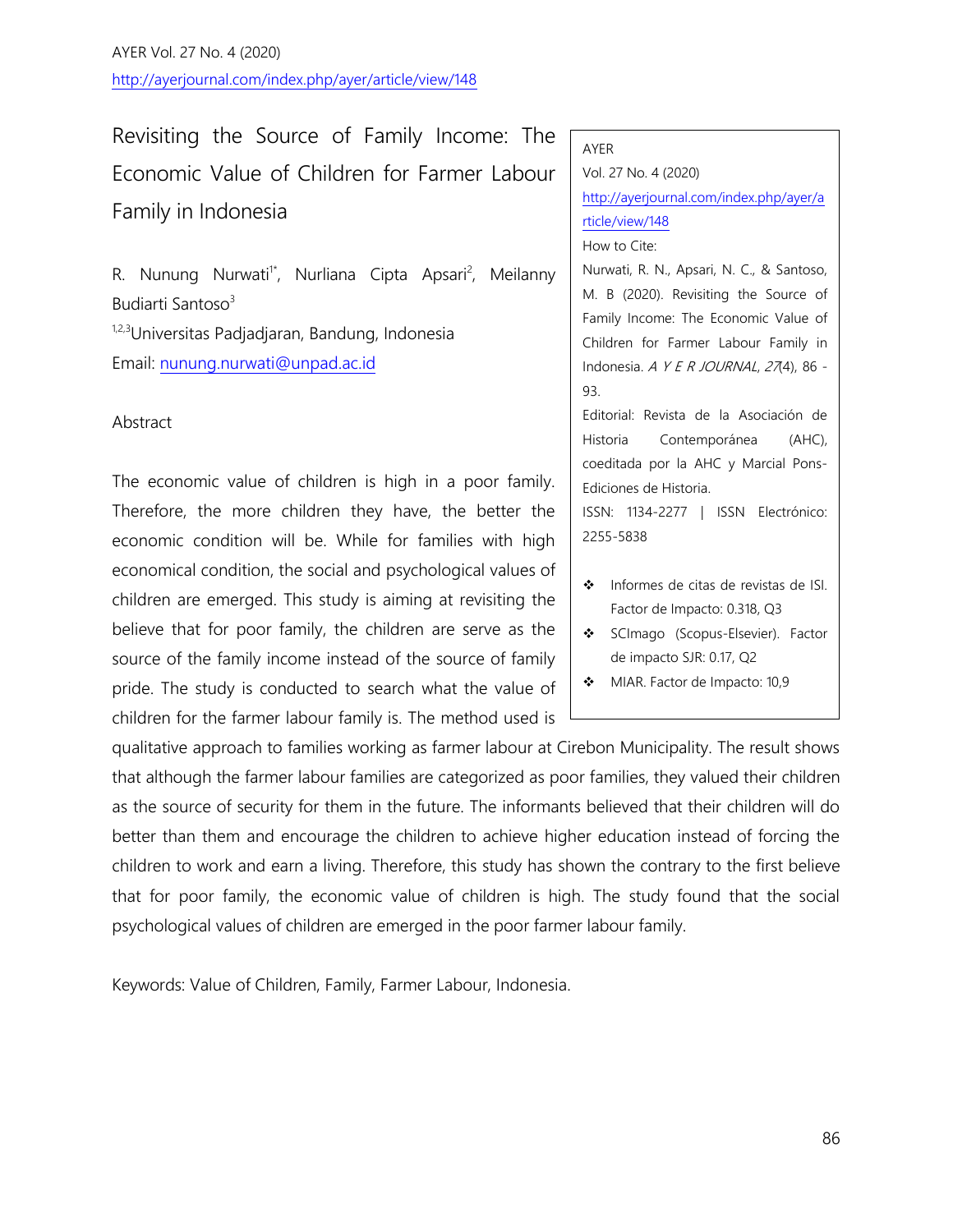AYER Vol. 27 No. 4 (2020) http://ayerjournal.com/index.php/ayer/article/view/148

# A. INTRODUCTION

One hope of building family is having children, however, not all couples are given the opportunity to raise children. For families who do not have children, thus the couple will try many ways and methods to have children of their own. When a child is borned in the family, many couples are capable of providing care in accordance with their child's general development. This capability is influenced by culture surrounding the families' lives, therefore the care of children is different from one family to the others although all with the same goal, that is hoping their children to be human suited with the families hope in specific and suited with the hope of the community in general.

The child care is also connected with how a family is valuing its children. One of the factor included into cultural factor is the socio economical factor. This shows that the socio-economical factor plays an important role on influencing the family in valueing its children. Therefore the value of a child is connected with the strength of cultural values bonding the lives. Perception and hope toward children are different from various cultures. Children are the main and precious resources, and children are the representatives of our future.

The value of children refers to functions conducted by children toward their parent or the fulfilment of parents need by the children (Esphenshade, 1977). The value of a child for a parent is visible from the current phenomenon, where the children are considered as the place to show affection, the source of family happiness and the facts shows that most of the time, children are becoming one consideration when a couple is decided to divorce or separated (Ihromi, 1999).

Puspasari (2014) stated that the value of a child is closely connected with culture that applied in a community, where every community have their own values regarding something that exist in the community. The value in general is not easy to change because every persons in the community have been socialized with the values. Through the socialization process, every individuals have absorbed the cultural values that lives in the community, since their childhood through adulthood, therefore the concept of the values are already rooted in their souls.

Koentjaraningrat (1981) sees the cultural value system consist of lives conceptions that stay in the mind of most community members about things they consider valuable in lives, and usually functioned as highest guidance for the individual to behave within the community. The value of children is part of cultural value in the community. The value of child is individual or community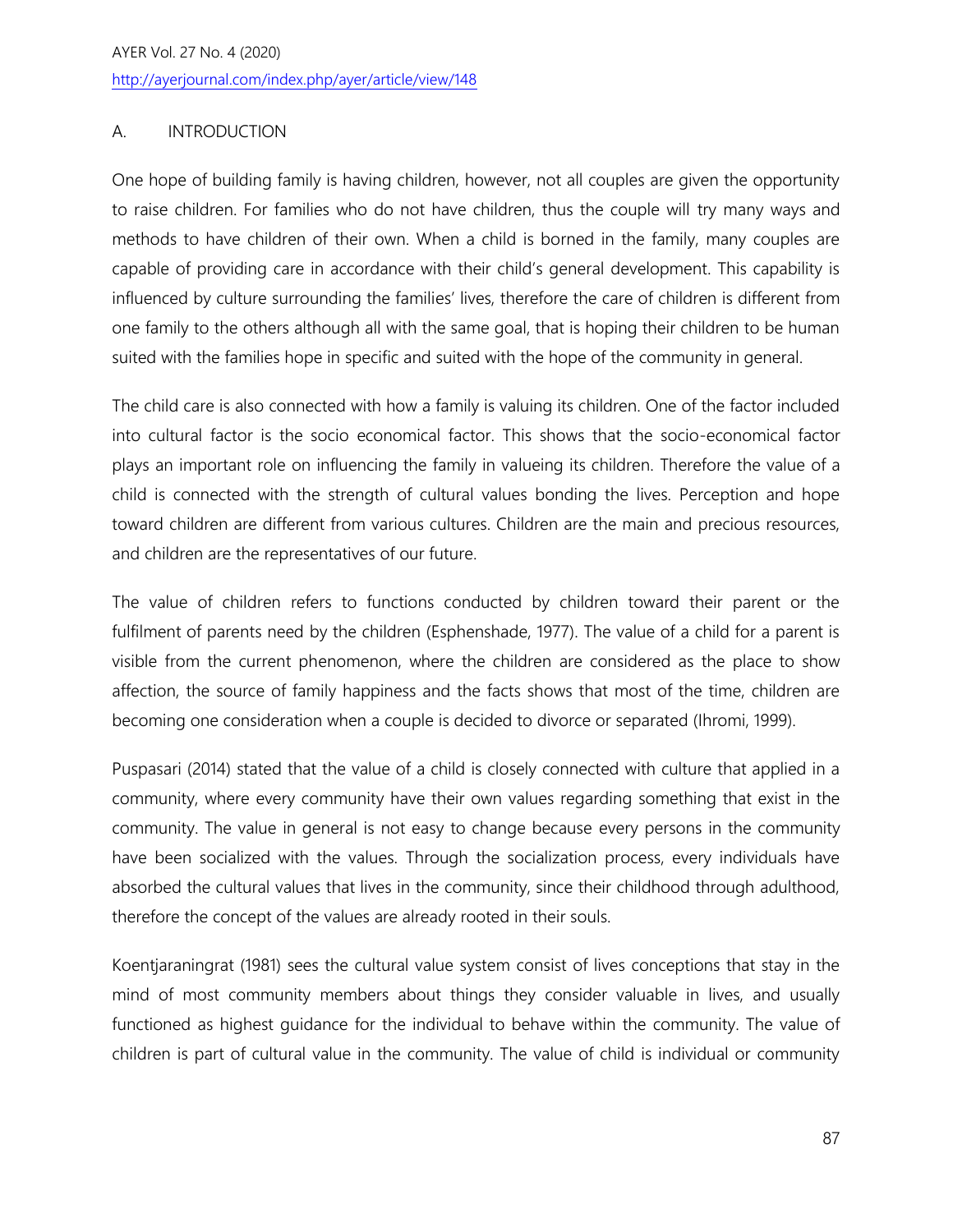judgement toward the meaning and functions of children in the family. In general, children are considered as the need of parent, either as economical, social or psychological needs.

Hoffman & Wyatt in Fawcett (1984), mentioned some parents believed that children are the successor of culture, while some believed that children serve as agent of change on life styles and social structure, which means that children are considered and valued as tools that are economically beneficial and tool of family succession. From the usage aspect, according to Leibenstein (in Sutyastie, 2001), children are valued as the source of man power to increase the family income, and valued as the potential of security for the parents in the future. While from expense aspect, there are two categories which are direct expenses (including food, clothing, housing, education, health care, etc.) and indirect expenses (also known as oppurtunity cost).

In social lives, the value of children is visible in the role of inheritance and continue the legacy of their parent. In their role as the inheritance, Ihromi (1999) claimed the children are not only inherit the family fortune (tangible heritage), but also inherit the cultural legacy of the parent (intangible heritage).

Lucas et al. (1984) claimed there are two economical burden of a child, they are (1). Financial burden or the direct expenses; and (2). Opportunity cost or indirect cost such as the expense claimed for child care or missing income due to child care. This indirect cost occures when a wife let go of her job when their children are young, thus the parent will lose the opportunity of earning which should be received by the wives. However, when the wife continues to work, then they will have to spend some money for child care, and this according to Sutyastie (2001) is considered as alternative expense.

White (1994), claimed in every household, there is a family economical system which count the "profit-loss" toward the expense and value of children. The child expense is expenses expendited by the parents to ensure the livelihood of their children, while the value of a child is connected with his/her function as the source of security for the parent in their old days and the as the productive man power or useful for the household economic condition.

Study conducted by Singarimbun et al. (1977) on the value of children for Sundanese and Javanese in Java Island at 1977 found the existence of children in a family can be perceived as positive and negative values. The positive values in the study both reside in the village or in the city of the children are as economical assistance in the form of manpower to work either working with parent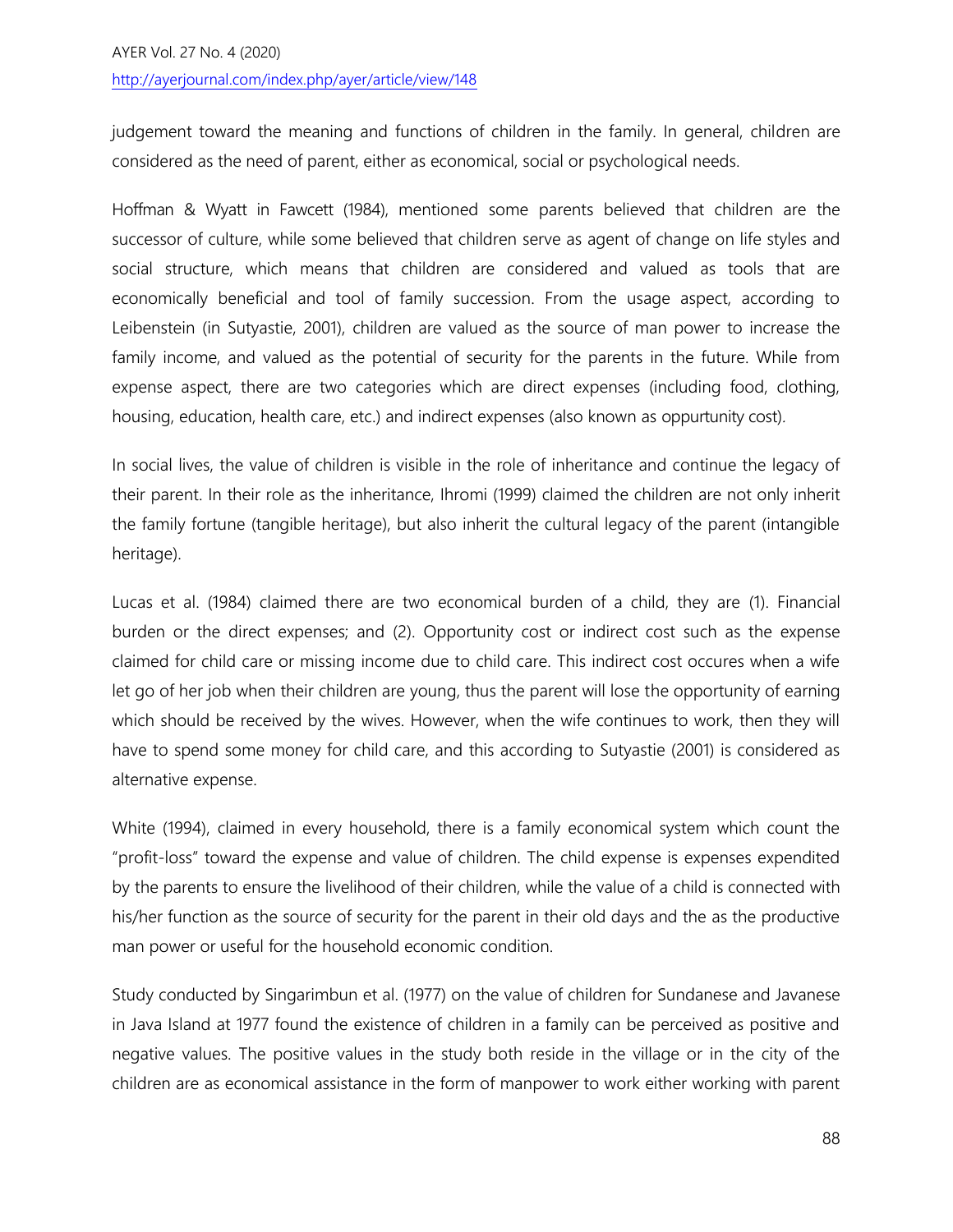or in the farm and also as the guarantee for the parents in their old days. Another important positive value is that children serve as the bonding agent for the couple and continue the heritage. While the emerging negative value is the economical burden, including school expense. For Javanese rural people, all expenses inclusive for their children's wedding ceremony is also considered as the economical burden to the family. Other than those two values, emotional burden such as concern for the children's health and negative impact from peer are also categorized as second burden to the parent (Singarimbun et al., 1977).

In line with the views of parents on children influenced by cultural factors. The Sundanese who live in urban areas expect that boys will be able to help the parent in the financial, while in the rural, the expectation to the children (boys and girls), will help the parents in their work in the future, and especially for girls, they are expected to assist with the domestic work. In addition, from the characteristic of the quality of children desired by parents from Sundanese tribe, the parents want their children to be religious and well educated, besides that parents are more concerned with aspects of psychological benefits (Singarimbun et al., 1977).

Based on the previous descriptions, the value of the child can be grouped into several values as presented by Ihromi (1999) that the value of children can be viewed from various aspects, they are religious, social, economic, and psychological aspects.

- 1. Child value in terms of religion, based on the principle (duty) between the parents and children. The debt repayment can be made by executing one's liability to the other. Sacrifice of parents to children began since the baby is still in the womb (Ihromi, 1999). In addition, children are gift from God, thus must be treated and guarded well. And vice versa, the Children must respect and please the parents during their lifetime.
- 2. Child value in social life, can be seen from the role of children as the hereditary successors and heirs of their parents. In the role as heir, the child does not merely inherit the estate of parents (a material heritage), but also inherited customary obligations (an inheritance that is immaterial), as well as replace the parents in performing custom process.
- 3. Child value in economic terms, that the economic value of children can be seen from the role of children in providing economic assistance to parents (Ihromi, 1999). The assistance is mainly in the form of labour assistance as well as material assistance. Child assistance as labour is generally done in farming families. This is a feature of traditional communities whose members are mostly farmers. Meanwhile, in communities whose members have worked in the industrial sector, child assistance as labour assistance is no longer needed. In industrial societies, the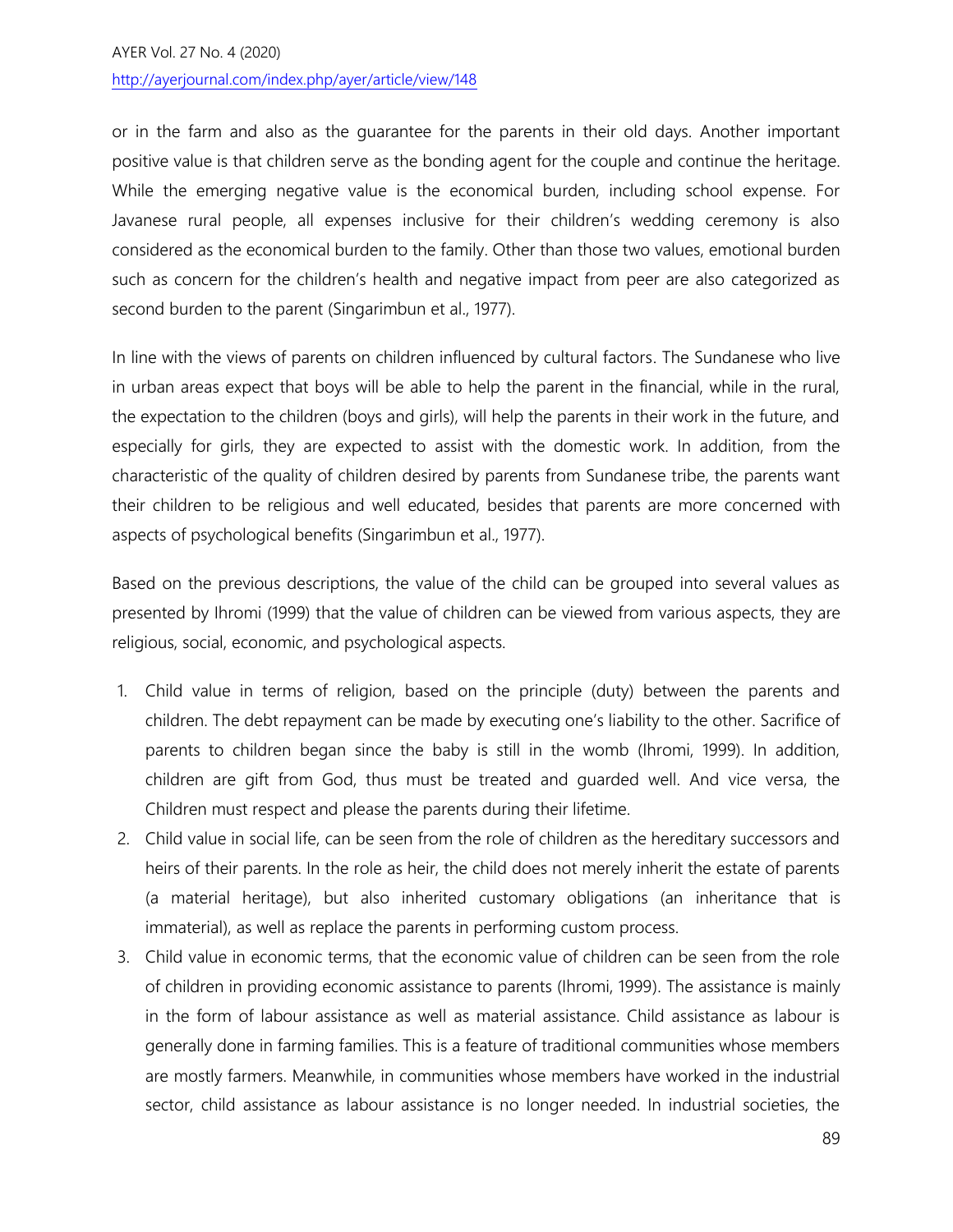### http://ayerjournal.com/index.php/ayer/article/view/148

child's economic assistance is in the form of material that is felt to be very important in relieving the household economic burden.

4. Child value in terms of psychology, have both, positive and negative values. Positive psychological values can be seen from situations experienced by parents that children can create feelings of security, assurance, pride, and satisfaction. These feeling are usually felt by couples who have sons. They feel satisfied, safe, and secure, because they believe that in the future, their child can carry out the customary obligations both in relatives and communities. In addition, children can also entertain their parents, give encouragement to more morale work, and warm the relationship of married couples.Negative psychological value can be seen from situations experienced by some parents such as children often get sick, whichcausing the feelings of worry or anxiety. In addition, there is also the fact that some parents complain after having children, because they feel less free to go or work. In this case, the child is perceived as a hassle. However, when compared between the positive and negative values, more parents feel that the child has a positive value in their life (Ihromi, 1999).

Family of farmer labour, is considered as identical as families of low income and categorized as poor. The measurement of poor is referred to the measurement used by the Indonesian Statistical Bureau Centre, which is having an income of equivalent to 30 kg of rice per month. This study is aiming at describing the value of children to the farmer labour family.

### METHOD

This article is formulated based on the field study result conducted using descriptive method with qualitative approach. The data is gained from primary source, that is the farmer labour families who have child/children at Municipality of Cirebon and secondary source namely literatures related to the value of children. The data collecting technique used is interview, observation, and literature as well as documentation studies. The validity of data is conducted by triangulation technique by cross checking data gained from various sources. The interview conducted to seven mothers working as farmer labour.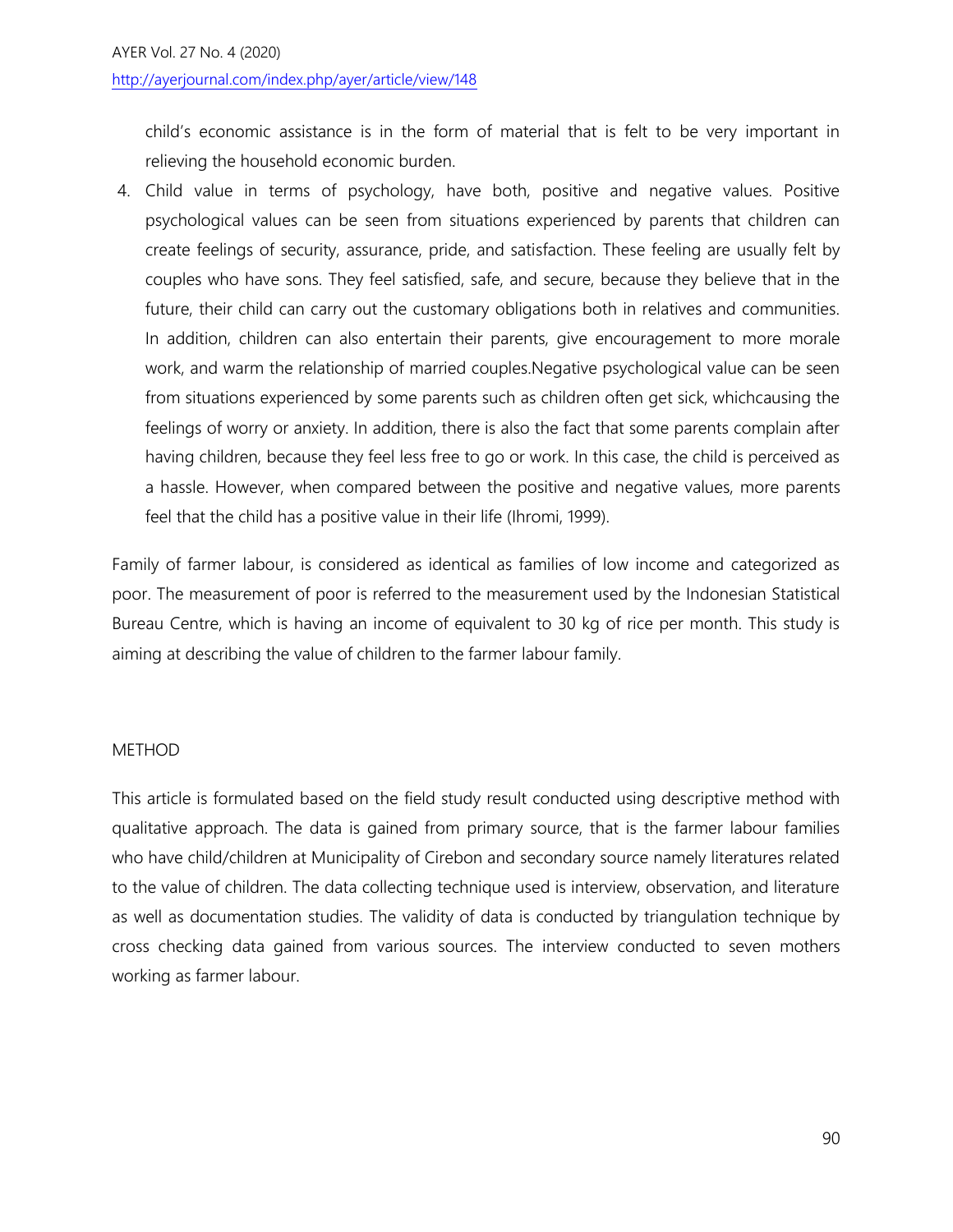## RESULT AND DISCUSSION

This study strengthens the results of previous research (Saefullah, 1979) which shows that the parent's view of the children is more toward the economically valued, especially in terms of helping with the housework. Similarly, based on the results of research by Masri Singarimbun et al. (1977) who finds that the parents of Sundanese and Javanese both residing in rural and urban areas, view the child primarily from economic assistance in the form of labour to work either at home, in parent's current work, or in agriculture, and also as assurance in their old age. In accordance with the results of this study, such a view is stronger in families with lower social and economic status.

The empirical findings at this study site can be explained theoretically that parent's views on the value of children will certainly be influenced by cultural factors. In fact, in accordance with the findings of this study, these cultural factors are stronger in families with lower social and economic status within community structures. The cultural factor provides a pattern for social action in certain families in the study sites related to social values and rules concerning working children. In short, the parent's view of the value of the child is a social fact, that is the factor outside the individual which encourages the individualto perform social action, including for children to enter the occupation world immediately in the hope of helping their families as soon as possible.

The socioeconomic conditions of the family will affect their views on the value of the child. In poor families, characterized by low levels of education, their livelihoods generally as laborers, in farmer or other sectors, and have a low income. Views of the value of children from such family groupsemphasize the child from the economic value, which means that the child used as the sources of labor in the family. Whereas in the relatively wealthy family, the child is seen more from the social and psychological aspects, where the child is considered as able to improve the parent's social status, provide satisfactionand pride for their parents.This is in line with Hoffman and Wyatt's opinion in Fawcett (1984) that some parents have the view that the child is the cultural successor, while others see the children as the source of change (agent of change) on lifestyle and social structure, which means that the children are appreciated and assessed as an economically advantageous tool and also as a tool for the successor's family. Such differences of views are influenced by social and economic factors of the family.

The family, in this case is the father and mother, low levels of education, employment as a worker, with low income will affect the motivation of children to work. Parents with this characteristics will directly or indirectly encourage the children to help the family, in which the children from the poor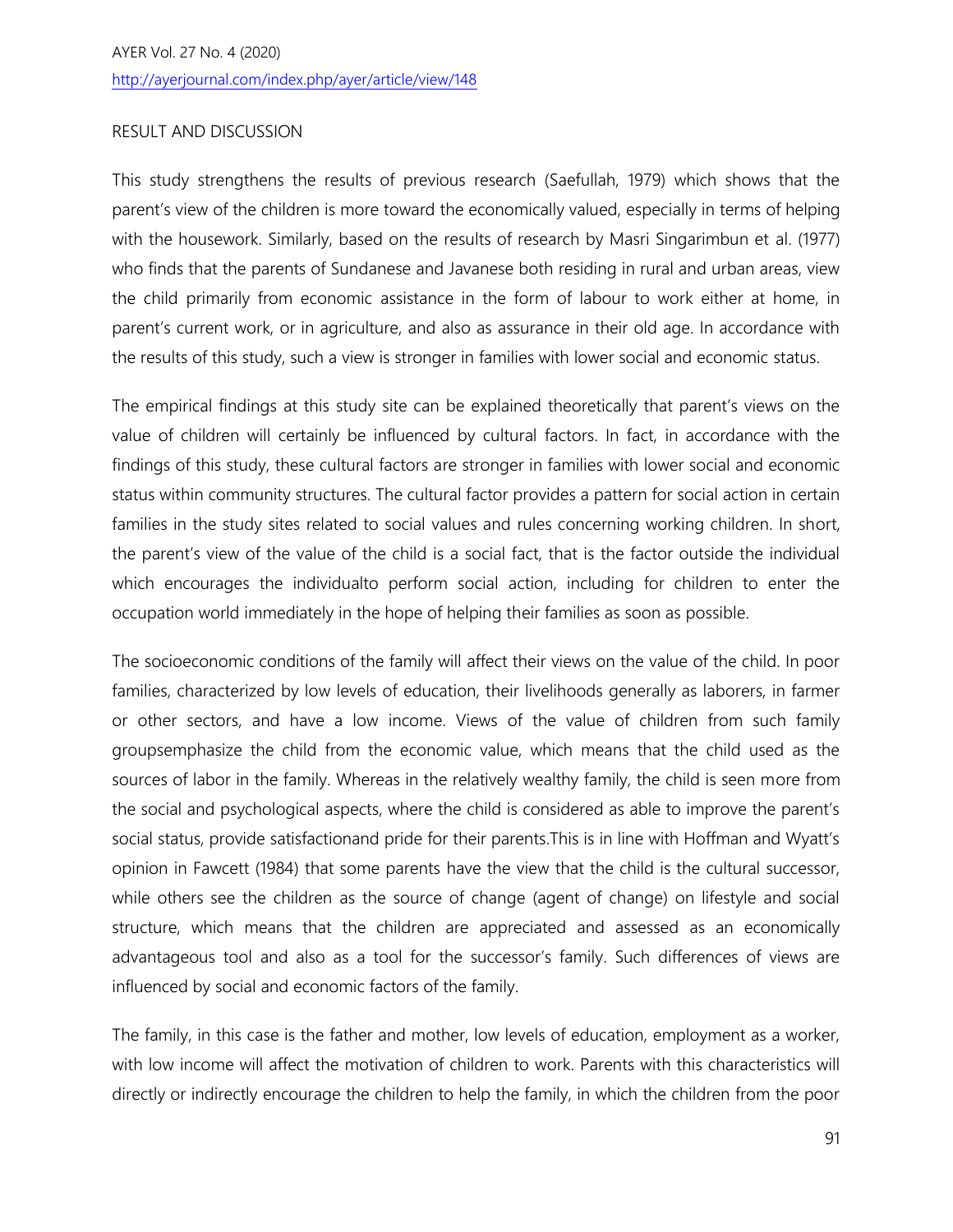families usually have a strong motivation to work (earn money), thus they are often expected as the family's backbone.

# CONCLUSION

Based on the results of the analysis, there are several points that become the findings of this study. First, the family of labour farmer searn averagely low income therefore they optimize the whole family, in this case their children, to be able to help the family. The assistance provided by the child is still limited to assisting domestic work and helping with parent business activities.

Second, another finding, the family of labour farmers with poor economic conditions in view of children are more dominant in social and psychological aspects. The presence of children is defined by the family as social savings of the future, because someday parents will depend on their children for their lives. In addition, the child is identical with social status. Families who have children will be viewed as family in line with the community's expectation. On the contrary, if they do not have any children, the couple will be vulnerable to divorce.

In the theory of value proposed by Faucett, which states that the value of children for the poor is dominant on the economic aspect, but on the contrary, in families with moderate and high economics, the value of children is dominant in psychological social aspects. The findings of this study finally concluded that the dominant aspect exists in the psychological social. Children are expected to strengthen the marriage relationship and gain social status in their environment.

### REFERENCES

- 1. Esphenshade, T. J. (1977). Concept of Value. Population Bulletin, 32(1).
- 2. Fawcett, J. T. (1984). Psychology & Population: Behavioral Research Issues in Fertility and Family Planning. New York: Population Council.
- 3. Ihromi, T. O. (1999). Bunga Rampai Sosiologi Keluarga. Jakarta. Yayasan Obor Indonesia
- 4. Koentjaraningrat. (1981). Pengantar Ilmu Antropologi. Jakarta: Rineka Cipta.